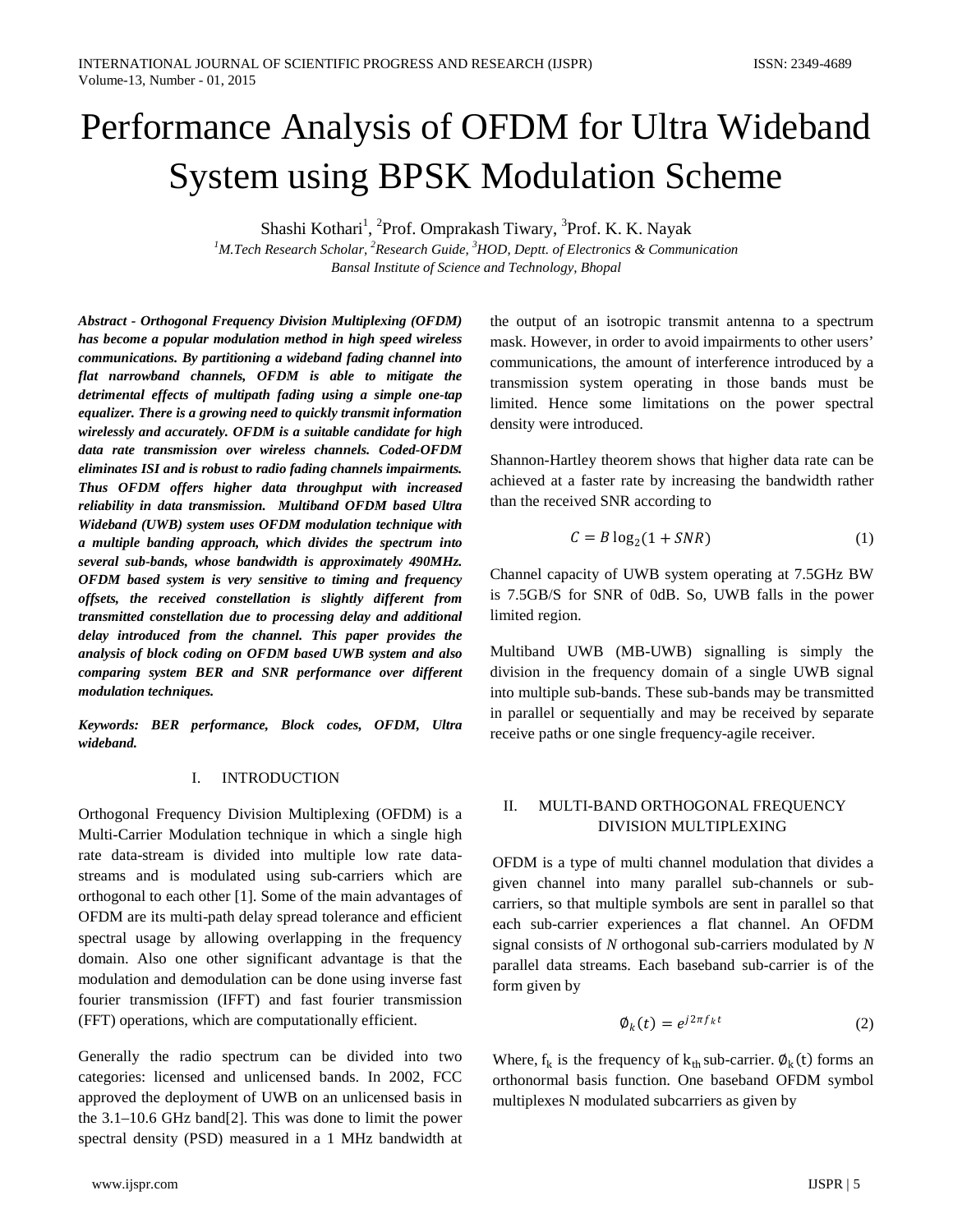$$
s(t) = \frac{1}{\sqrt{N}} \sum_{k=0}^{N-1} x_k \phi_k(t)
$$
\n
$$
0 < t < Ts
$$
\n
$$
(3)
$$

where,  $x_k$  is the  $k_{th}$  complex data symbol taken usually from a QPSK constellation and  $T_s$  is the length of the OFDM symbol,  $T_s = NT$  where *N* is the number of sub-carriers and *T* is the base band elementary period. The subcarrier frequencies  $f_k$  are equally spaced as  $f_k = k/T_s$  which makes the subcarriers.  $\phi_k(t)$  on  $0 < t < Ts$  orthogonal.

# *OFDM System Implementation:*

For continuous time implementation as in equation-3 it needs *N* oscillators and DACs, which is of very high complexity. So, discrete time implementation of equation-3 is commonly used in practice, which is achieved by *T* spaced sampling as given by

$$
s(nT) = IDFT(x_k)
$$
 (4)

IDFT is implemented by using IFFT and the frequencies are orthogonal because the basis function of Fourier transform is orthonormal. The modulation and demodulation of OFDM using FFT's is shown in Fig 1.



Fig 1: OFDM Modulator and Demodulator using FFT

## *Multi Band OFDM :*

In MB approach the transmission of data for a given user occurs on different sub-bands (each of at least 500MHz) in subsequent periods of time. Different types of modulation schemes can be adopted for data modulation within each sub-band. The most popular is OFDM so the name MB-OFDM UWB. In each sub-band, OFDM is applied. Frequency hopping between different bands is supported, so for every symbol duration the transmitted signal hops between sub-bands. In MB approach, the spectrum is divided into 14 bands (each with a bandwidth equal to 528 MHz), and devices are allowed to statically or dynamically select which bands to use for transmission. The entire spectrum is divided into 4 distinct groups. Only Group A is intended for first generation devices because of current technology limitations. Other groups have been reserved for future use. Fig 2 shows time-frequency coding for the MB-OFDM system, where the first OFDM symbol is transmitted on subband 1, the second OFDM symbol is transmitted on subband 3, the third OFDM symbol is transmitted on sub-band 2, the fourth OFDM symbol is transmitted on sub-band



# III. LINEAR BLOCK CODES

We assume that the output of an information source is a sequence of binary digits "0" or "1." In block coding, this binary information sequence is segmented into message blocks of fixed length; each message block, denoted by **u,**  consists of K information digits. There are a total There are a total of 2k distinct messages. The encoder, according to certain rules, transforms each input message **u** into a binary n-tuple **v** with n> k. This binary n-tuple **v** is referred to as the code word (or code vector) of the message **u ,** as shown in Figure.



#### N digit code word

Therefore, corresponding to the 2k possible messages, there are 2k code words. This set of 2k code words is called a block code. For a block code to be useful, the 2k code words

must be distinct. Therefore, there should be a one-to-one correspondence between a message **u** and its code word **v.**

#### IV. SYSTEM MODELING

Since the main goal of this research paper was to simulate the OFDM system by utilizing block codes and BPSK,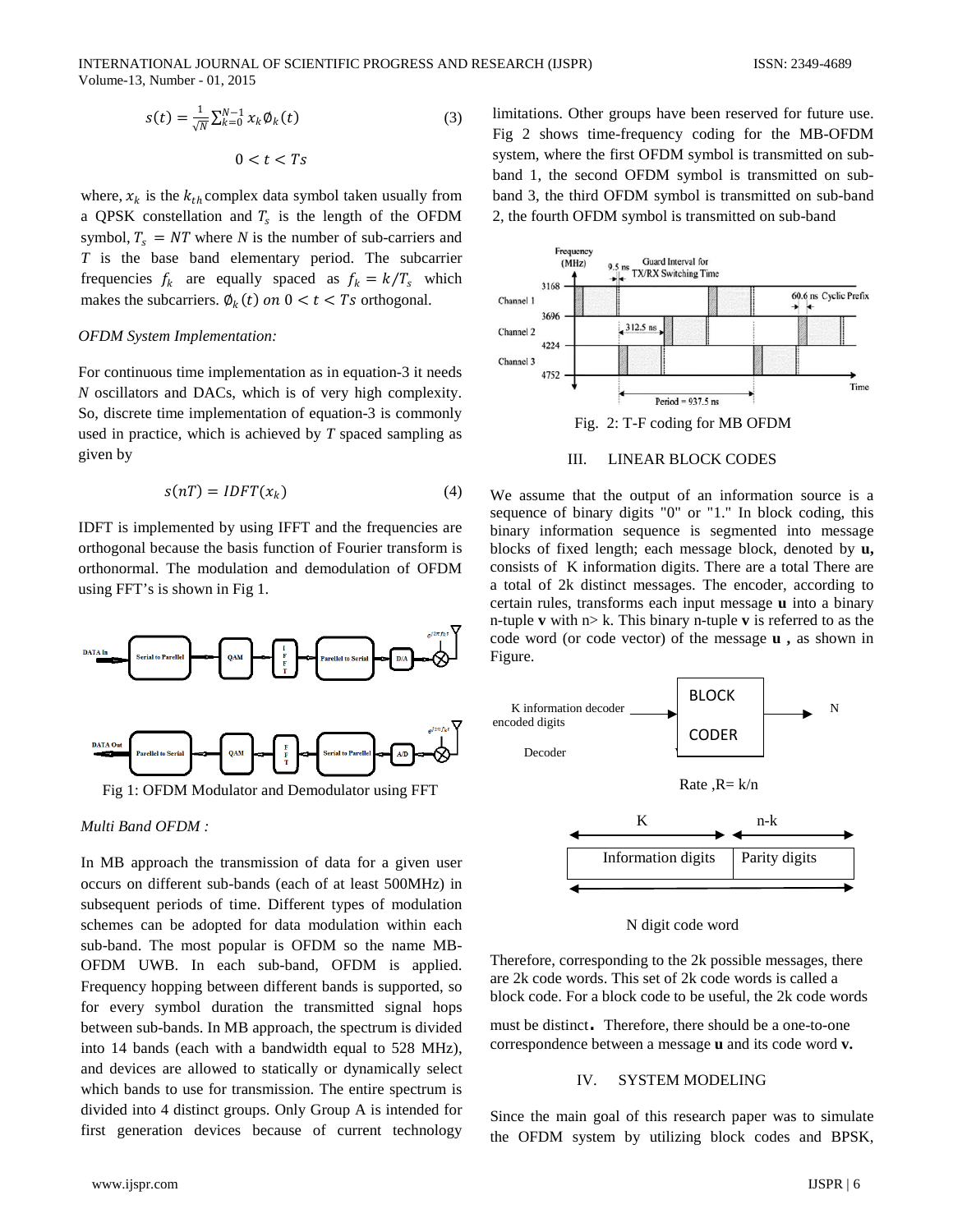QPSK and Different versions of QAM Modulation. The block diagram of the entire system is shown in "Fig. 3".



The system is equipped with the BPSK, QPSK or m-QAM modulation techniques so that the signal can be processed in protected manner at transmitter itself. The modulated signal is further encoded with the block codes which is an added security to the signal. The following system arrangement recover signal significant lower error at the output because of modulation with OFDM system. The block diagram is shown in the Fig. 3.

The above mentioned system is executed on the simulation tool and its flow of execution is shown with the help of flow chart of the algorithm in Fig. 3.2. The flow of information through various stages and changes briefly mentioned in the chart.

The steps are as follows:

- *a. Start of simulation*
- *b. Create simulation environment with the help of variable declaration and system variables*
- *c. Generate data to transmit through system (to evaluate system)*
- *d. Modulate data either with BPSK or with m-QAM technique (for different performance)*
- *e. Convert signal from serial to parallel (OFDM Symbol conversion)*
- *f. Perform IFFT operation(OFDM Modulation)*
- *g. Convert parallel signal to serial (OFDM symbol to data stream)*
- *h. Transmit through AWGN channel which is encountered with the noises during transmission*
- *i. Convert signal from serial to parallel (OFDM Symbol conversion)*
- *j. Perform FFT operation (OFDM Demodulation)*
- *k. Demodulate signal with BPSK or m-QAM respectively*
- *l. Convert parallel signal to serial (OFDM symbol to data stream)*
- *m. Calculate Bit Error Rate(BER)*
- *n. Compare results of different modulation techniques as well as making changes in system parameter like FFT*

*size subcarrier length, and symbol length(shown in the result section)*

*o. End of simulation process*



Fig. 4 Flow chart of Proposed System Model

# V. SIMULATION & RESULTS

The system proposed in this paper is explained in the previous section with the implementation algorithm shown in flowchart.

The simulation is done and the Bit Error Rate(BER) is analysed of the system. In Fig. 5 the BER vs SNR curve of the system using 32-FFT with three different modulation techniques 16-QAM, 64-QAM and 256-QAM. The optimum BER achieved on 16-QAM, because of the 16-QAM is lower complex than other modulation techniques. As the complexity of the modulation technique increases the performance of the system decreases.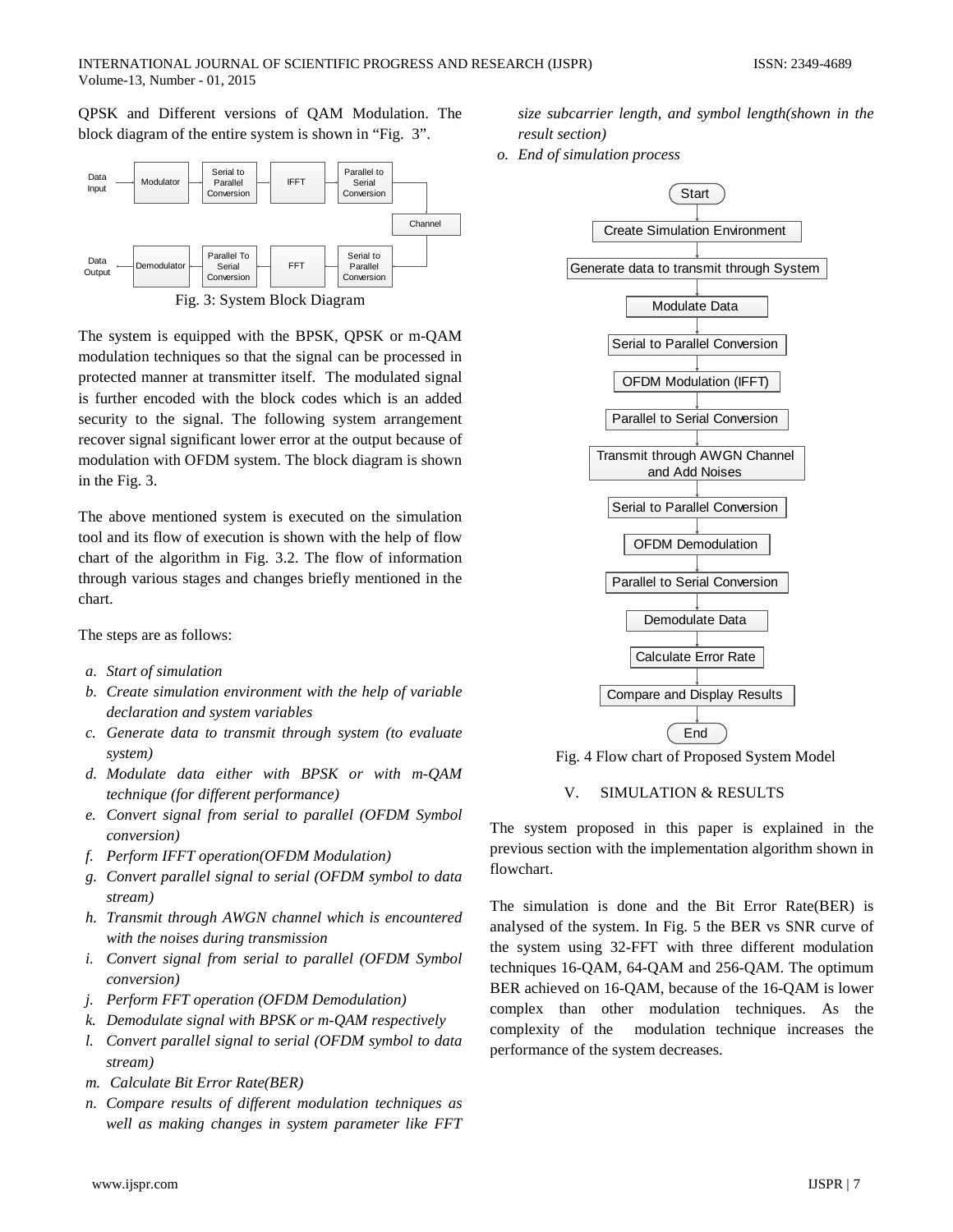

Fig. 5: BER comparison of OFDM with 16, 64 and 256- QAM using 32 FFT Points



Fig. 6: BER comparison of OFDM with 16, 64 and 256- QAM using 64 FFT Points



Fig. 7: BER comparison of OFDM with 16, 64 and 256- QAM using 128 FFT Points

In Fig. 6 the BER vs SNR curve of the system using 64-FFT with three different modulation techniques 16-QAM, 64- QAM and 256-QAM. The optimum BER achieved on 16- QAM, because of the 16-QAM is lower complex than other modulation techniques. As the complexity of the modulation technique increases the performance of the system decreases.

In Fig.7 the BER vs SNR curve of the system using 128-FFT with three different modulation techniques 16-QAM, 64-

QAM and 256-QAM. The optimum BER achieved on 16- QAM, because of the 16-QAM is lower complex than other modulation techniques. As the complexity of the modulation technique increases the performance of the system decreases.



Fig. 8: BER comparison of OFDM with BPSK and QPSK using 16 FFT Points

In Fig.8 the BER vs SNR curve of the system using 16-FFT with two different modulation techniques BPSK and QPSK. The optimum BER achieved on BPSK, because of the BPSK is lower complex than QPSK modulation techniques. As the complexity of the modulation technique increases the performance of the system decreases.

In Fig.9 the BER vs SNR curve of the system using 32-FFT with two different modulation techniques BPSK and QPSK. The optimum BER achieved on BPSK, because of the BPSK is lower complex than QPSK modulation techniques. As the complexity of the modulation technique increases the performance of the system decreases.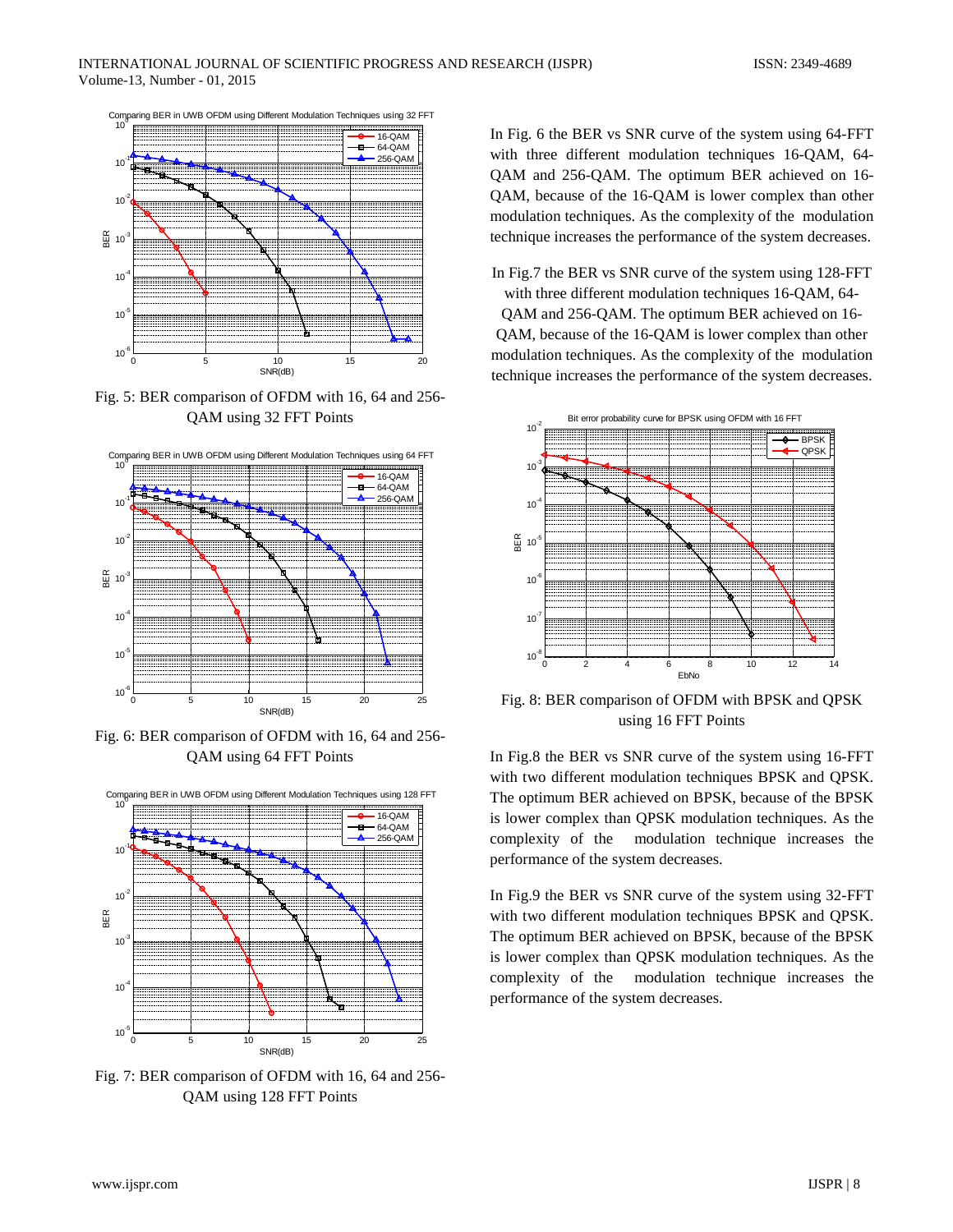

Fig. 9: BER comparison of OFDM with BPSK and QPSK using 32 FFT Points



Fig. 10: BER comparison of OFDM with BPSK and QPSK using 64 FFT Points

In Fig. 10 the BER vs SNR curve of the system using 64- FFT with two different modulation techniques BPSK and QPSK. The optimum BER achieved on BPSK, because of the BPSK is lower complex than QPSK modulation techniques. As the complexity of the modulation technique increases the performance of the system decreases.

| Table 1: Simulation Parameters |  |  |
|--------------------------------|--|--|
|--------------------------------|--|--|

| <b>Parameters</b>            | <b>Types/Values</b>      |  |
|------------------------------|--------------------------|--|
|                              | BPSK, QPSK, 16, 64, 256- |  |
| <b>Modulation Techniques</b> | QAM                      |  |
| No. Of Bits                  | 1024                     |  |
| FFT size                     | 16, 32, 64, 128          |  |
| Bits per Symbol              | 52                       |  |
| <b>Sampling Frequency</b>    | 20 MHz                   |  |
| <b>PSD</b>                   | $-55$ to $-35$           |  |

The comparison of BER for various modulation technique is given below in Table.

Table 2: BER vs SNR comparison for various modulation technique in proposed system

| <b>SNR</b>     | <b>BPSK</b>      | <b>QPSK</b>      | 16-QAM           | $64-$<br>QAM     | $256 -$<br>QAM   |
|----------------|------------------|------------------|------------------|------------------|------------------|
| $\overline{0}$ | 0.8042           | 0.002            | 0.127            | 0.2902           | 0.3447           |
| 1              | 0.5769           | 0.0017           | 0.1047           | 0.2679           | 0.3296           |
| 2              | 0.3858           | 0.0014           | 0.0836           | 0.2461           | 0.3128           |
| 3              | 0.2349           | 0.0011           | 0.0638           | 0.223            | 0.2958           |
| 4              | 0.1277           | 0.0007           | 0.047            | 0.2003           | 0.2783           |
| 5              | 0.0623           | 0.0005           | 0.0317           | 0.1794           | 0.2612           |
| 6              | 0.0264           | 0.0003           | 0.0207           | 0.1586           | 0.2421           |
| 7              | 0.0086           | 0.0002           | 0.0112           | 0.138            | 0.2234           |
| 8              | 0.0019           | 0.0001           | 0.0056           | 0.119            | 0.2047           |
| 9              | 0.0004           | $\overline{0}$   | 0.0023           | 0.101            | 0.1841           |
| 10             | 0.0001           | $\overline{0}$   | 0.0007           | 0.0841           | 0.1644           |
| 11             | $\overline{0}$   | $\overline{0}$   | 0.0002           | 0.0682           | 0.1455           |
| 12             | $\overline{0}$   | $\overline{0}$   | $\overline{0}$   | 0.0525           | 0.1289           |
| 13             | $\overline{0}$   | $\overline{0}$   | $\overline{0}$   | 0.0391           | 0.1128           |
| 14             | $\overline{0}$   | $\overline{0}$   | $\overline{0}$   | 0.0272           | 0.0978           |
| 15             | 0                | $\overline{0}$   | $\overline{0}$   | 0.0172           | 0.083            |
| 16             | $\theta$         | $\boldsymbol{0}$ | $\boldsymbol{0}$ | 0.01             | 0.0695           |
| 17             | $\overline{0}$   | $\overline{0}$   | $\overline{0}$   | 0.0052           | 0.0564           |
| 18             | $\overline{0}$   | $\overline{0}$   | $\overline{0}$   | 0.0023           | 0.0428           |
| 19             | $\overline{0}$   | $\overline{0}$   | $\overline{0}$   | 0.0008           | 0.0321           |
| 20             | $\overline{0}$   | $\overline{0}$   | $\overline{0}$   | 0.0002           | 0.0225           |
| 21             | 0                | 0                | 0                | $\theta$         | 0.0144           |
| 22             | $\overline{0}$   | $\overline{0}$   | $\boldsymbol{0}$ | $\overline{0}$   | 0.0085           |
| 23             | $\overline{0}$   | $\overline{0}$   | $\overline{0}$   | $\overline{0}$   | 0.0044           |
| 24             | $\overline{0}$   | $\boldsymbol{0}$ | 0                | $\overline{0}$   | 0.002            |
| 25             | $\overline{0}$   | $\overline{0}$   | $\overline{0}$   | $\mathbf{0}$     | 0.0007           |
| 26             | $\overline{0}$   | $\overline{0}$   | 0                | $\theta$         | 0.0002           |
| 27             | $\boldsymbol{0}$ | $\boldsymbol{0}$ | 0                | 0                | 0.0001           |
| 28             | $\boldsymbol{0}$ | $\boldsymbol{0}$ | $\boldsymbol{0}$ | $\boldsymbol{0}$ | $\boldsymbol{0}$ |
| 29             | $\overline{0}$   | $\overline{0}$   | $\overline{0}$   | $\overline{0}$   | $\overline{0}$   |
| 30             | $\overline{0}$   | $\boldsymbol{0}$ | $\boldsymbol{0}$ | 0                | $\overline{0}$   |

The BER performance of block coded OFDM system is analysed at different modulation techniques over noisy channel. Recursive Systematic Convolution encoding and decoding are considered in this paper as the iterative decoding scheme easily outperforms conventional codes, or